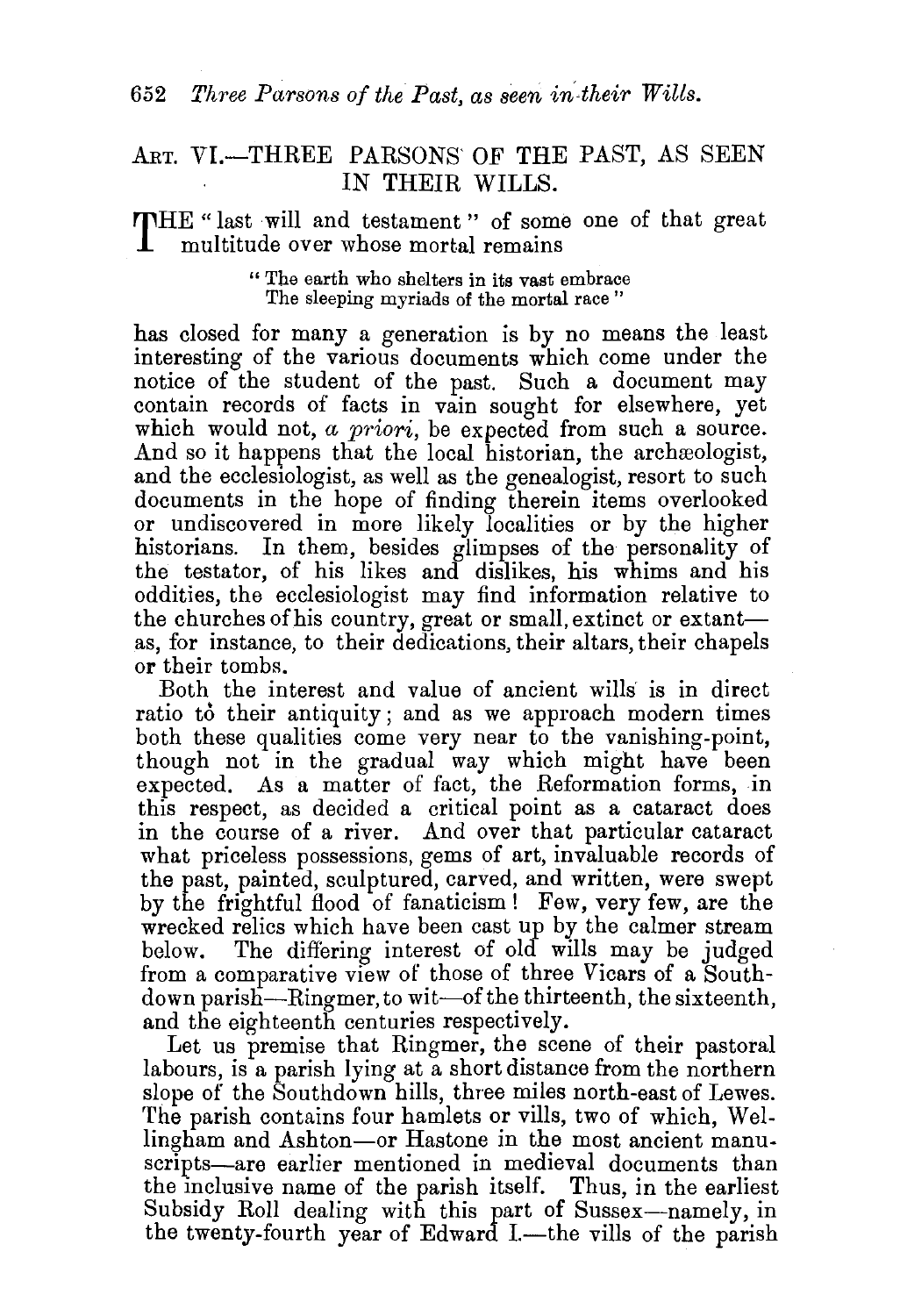are mentioned, with their contributions but Ringmer itself, *eo nomine*, does not appear. The place has had no part to play in history. The only great ones of the earth I can connect with it are King John, who once passed through it on one of his many rapid journeys; and Edward II., who, during his exile in Sussex while Prince of Wales, used to hunt and hawk about this neighbourhood, keeping a stud of horses at Ditchling, no great way off; where he lodged. When King, he once passed through the village on his way eastward from Lewes to Battle, possibly casting regretful thoughts back to the time when the Downs with their bustards, the herons of Ringmer Park, and the tall deer that the Conqueror "loved like a father," which abounded in Broyle Chaceanother of Ringmer's game preserves—had afforded him and his hounds so many days of sport. Besides these royal personages there have been two distinguished men, worthy to be had in remembrance, who have been associated with Ringmer, namely, William Penn and Gilbert White.

The former found his bride, Gulielma Springett, here, and doubtless often visited her at her home, the fine old dwelling called Broyle Place. The better part of this old three-gabled mansion has since been pulled down, and it has now devolved into a farmhouse.

Gilbert White, whose "Natural History" is now in its eighty-first edition, was a frequent visitor to Ringmer, to the house which still stands among the pines and elms which crown the village green. Here he came annually for thirty years to visit his aunt, who was married to Henry Snook, son of one of the Vicars whose wills we will now discuss.

We shall find 'some difference in form as well as contents between the earliest of these and the latest. For with the coming of the feudal system at the Norman Conquest came the prohibition of that power of disposing by will of real property which the Saxons had so freely exercised, so many interesting examples of which may be seen in Kemble's "Codex Diplomaticns." Probably this change was the least oppressive of many to the Saxons, for before taking away their power of leaving their lands to their heirs, the Conqueror very thoughtfully had taken away the very lands themselves from the wretched Saxons.

This disability lasted until the time of Henry VIII., when "the Statute of Wills" permitted freehold land to be bequeathed, but copyhold only in those cases where the custom of the manor or special grant permitted. Of the latter one instance may be given, when, in the thirteenth century, the Prior and Convent of St. Swithun, of Winchester, granted to their men of Alverstoke various liberties, *inter alia*, to make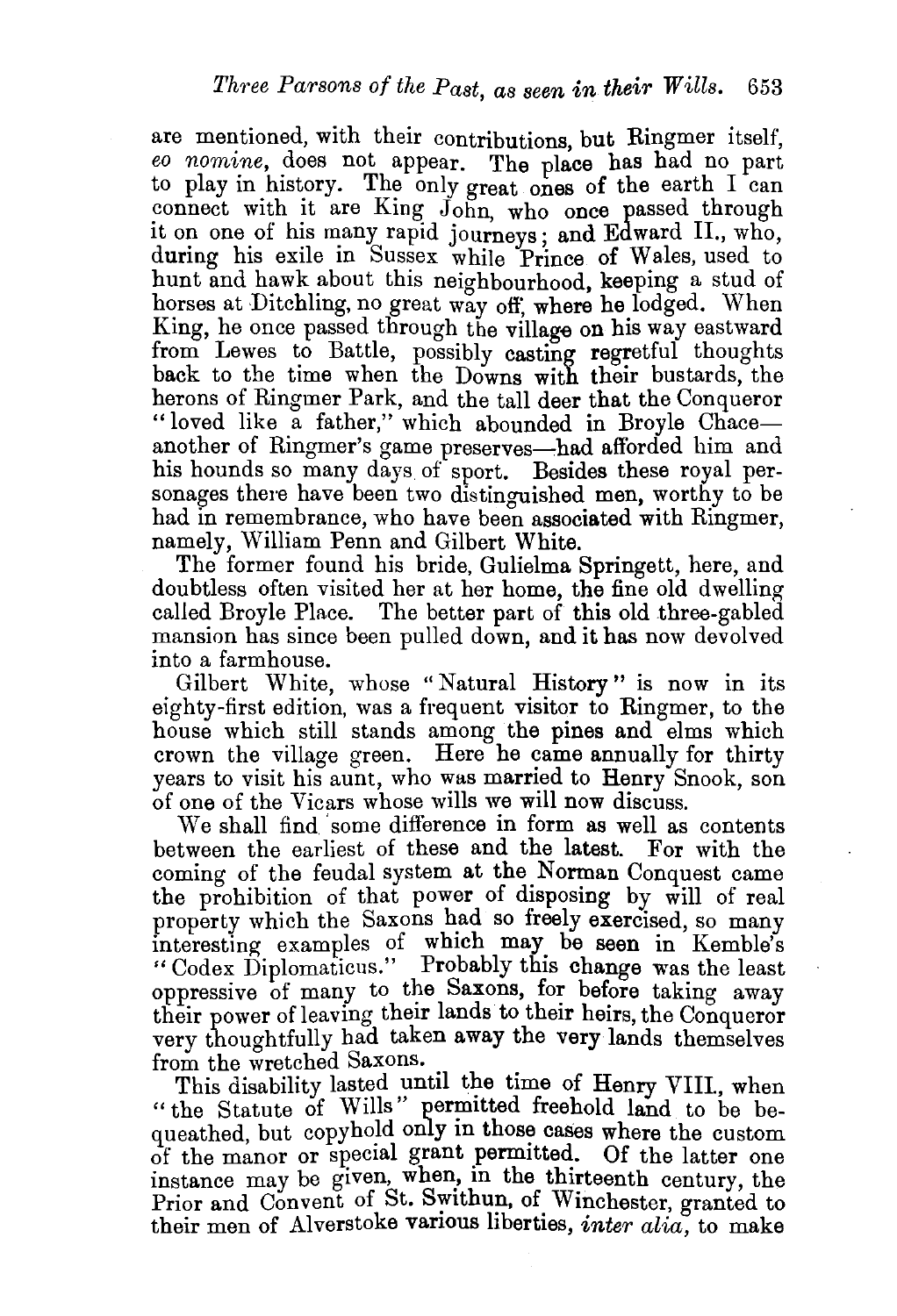wills and to dispose of their children and "avers" (beasts of burden) and to sell and alienate their land. Otherwise medieval testators had recourse to charter, deed of gift, or feoffment. Such appears to have been the form adopted by Henry, Vicar of Ringmer, in the year of Grace 1275. actual document is not extant, but there are contemporary manuscripts which embody the terms, intentions, and conditions drawn up by this ancient testator. For the amount accruing from his various properties not having proved suffi-Cient to discharge the obligations entailed, the various parties concerned, as the chaplain-elect, the Dean of South Malling, and the Archbishop of Canterbury, concurred in rearrangements embodied in deeds wherein we find quoted the original will, in which he says:

" I Henry vicar of Ringmer, give and bequeath all my lands, meadows, rents and possessions and all my acquisitions (as are shown in my charter) which I hold of various lords, to Dan William, chaplain my comrade who has long and faithfully helped me by his ministrations in the chapel of Ringmer offered for the souls of those on behalf of whom I the said Henry have received alms during my life. But if the said possessions do not suffice for his support I give and bequeath to him the sum of twenty marks for improving his condition, so, nevertheless, that the said twenty marks be handed over to the keeping of some good men. or to the custody of Master John de Wichio, until my executors shall have decided in what manner they can be invested in lands or rents to the advantage of the said William."

The charter to which the Vicar refers contains details of his possessions and the purposes which he had in mind when bequeathing them as a trust to William, the chaplain-namely, that he and his successors should celebrate daily Masses in Ringmer Chapel for the repose of the testator's soul and the souls of all the faithful, for his benefactors; for St. Mary also, and for the Holy Spirit. The document, translated as the will, from the Latin, runs :

" Let the living and those to come know that I Henry vicar of Ringmer have given conceded and by this my present charter confirmed to William of Pontefract chaplain all my lands rents and possessions, and all my other belongings with meadows, pastures, and all other things appertaining as well in the manor of Mailing as in the manor of Glynde saving however to my friend and brother the land which he holds of me in Glynde Also all my houses and rents situate in Lewes and Cliff namely at Wike twenty-one acres of land in Burdunes Harne three acres and a half and two crofts lying opposite the house of Richard Capre and one croft near his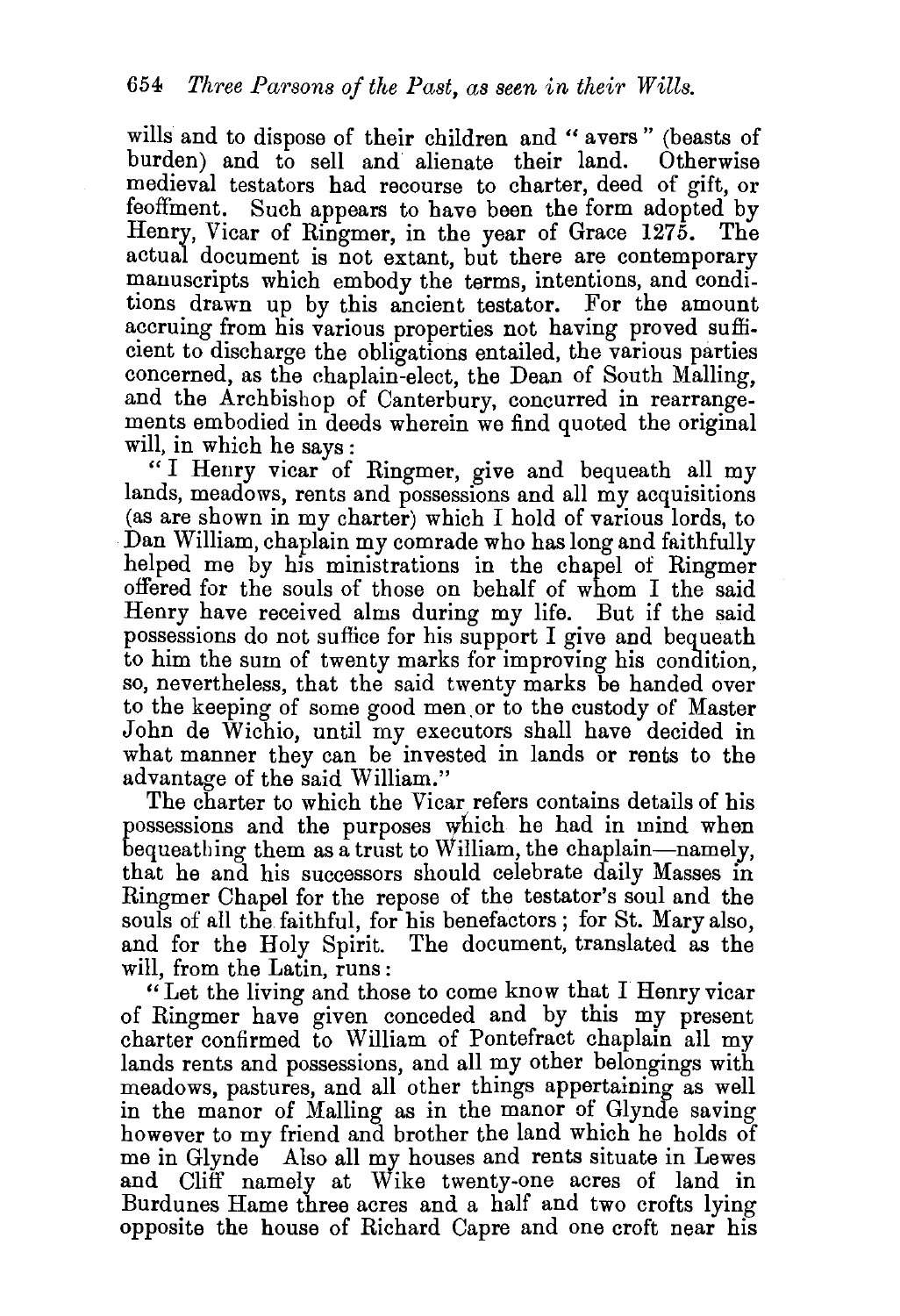enclosure and one acre at the House of Le Ridere and the whole croft which lies at Wintersgate which formerly belonged to Simon Albi except one acre lying to the north and which Stephen Clerk holds of me and five perches of land which Roger le Viteler held of me upon which the house is situate and in Osselmescroft one acre in Wetelond at Hestone and in Whasten one acre in Cumbe one acre in Northlongeland and in Lyge one acre and a half in Westwise de Hestone two acres. Also the whole house rooms and garrets standing on the lay-fee where I Henry have long dwelt. Item, half an acre and the house situate upon it near the land of Philip Breybon Item, the house and croft which once belonged to Ysabelle upon condition that she may remain in it during her Item, the houses and possessions which I hold of the Lord Archbishop upon the bridge of Lewes Item, the house which I bought of Simon de Niwicke Item, the rent which I bought of Johanna once the wife of Michael Marshal Item, the bouse which I bought of John Dusenell Item, the land and croft which I once bought of Albreda daughter of Emma de Cliva Item, the house and messuage which I bought of Nicholas Renals Item, the bouse and messuage which I bought of Walter Squintere and of Helwysa his mother Also the house and messuage which I bought of Roger de Cusario and his wife to have and to hold of me and my heirs while he lives so that another chaplain shall succeed him one after another successively and in perpetuity by arrangement of the Dean of Malling for the time being So that all and singular every day shall celebrate Mass in the chapel of Ringmer namely four masses for my benefactors, and for the faithful on behalf of whom I have received alms while living and two masses for St. Mary and one for the Holy Spirit. I will also that the said William shall fully discharge the whole service to the Lord Archbishop for the lands and messuages which he holds or ought to hold of him In the same way let him satisfy all other lords for all other tenements which the charters show I hold of those lords

"In testimony of which John Marshall witnesseth and many others."

The properties mentioned in this will and charter would seem to make quite a landed proprietor of this country parson; but when properly appreciated, their whole amount only sums at  $32\frac{1}{2}$  acres of land and five crofts (small pieces of land with a cottage on each) and eight houses, exclusive of

those " upon the bridge of Lewes." . This bridge is now but a single-span structure of no architectural beauty, but in medieval times no doubt it was a longer erection of several arches, prolonged into a causeway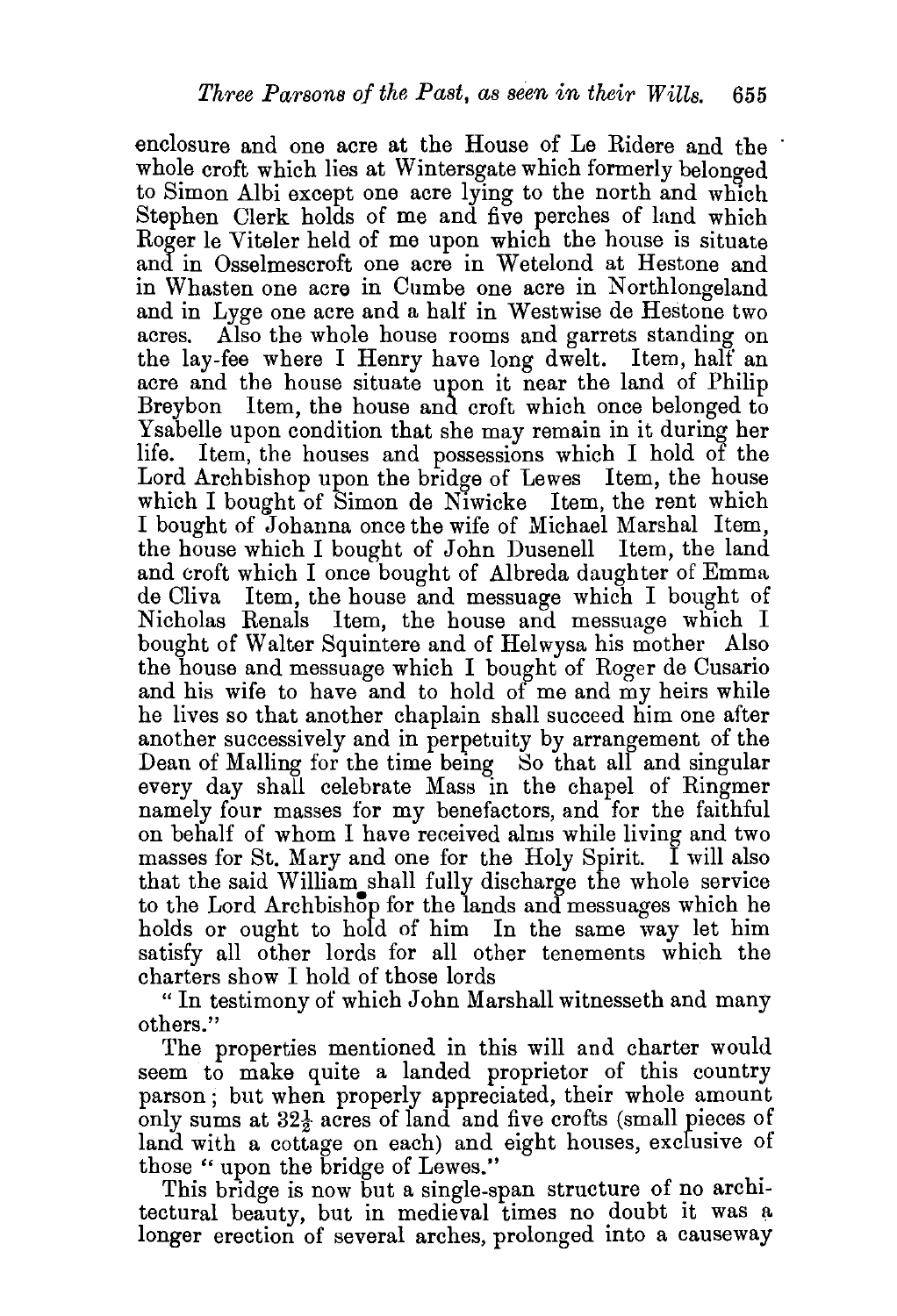at each end, for in all probability in those days the river was not confined so strictly into a narrow stream at this particular spot; but when engineering was in an elementary stage and drainage imperfectly understood, the land on either side the river was in a swampy state, with subsidiary streams here and there, as we may see in any ill-drained, low-lying marsh. Hence, more than one arch would be required to carry a bridge, and a causeway over the wet lands, doubtless often overflowed at high tides, would be a necessary adjunct; and thus there would be space thereon for the houses and possessions which had been built upon the bridge.

As the Archbishop was their owner, he, or one of his predecessors, may have been the builder of this bridge-a most meritorious act in medieval times, as many a last will and testament witnesses. Thus we find Lady Joan Burgavenny, member of an ancient Sussex stock, leaving a substantial sum for mending "foul wayes and fabul brugges." Others, not content with post-mortem benevolences, built bridges during their lives, as the two ancient sisters who erected the celebrated " Auld Brig o' Doun."

It is not possible to locate all the other lands and houses as accurately as those buildings on the bridge of Lewes, but some of them are to be traced by names in use to-day. One of them, for instance, "Domus le Ridere," is in all probability the present Ryder's Wells, a moderately-sized house and grounds between W ellingham and Lewes ; and if this be the case it can claim a higher antiquity than the Vicar's time, for it is mentioned in Earl Warenne's endowments of the Priory of St. Pancras in Southover, near Lewes. It is said also to be mentioned in Domesday. Another property scheduled by the Vicar is " Winter's Gate." This is probably "the Wynters," or "Winter's Pouch," in Ringmer. "Hestone," which occurs more than once in this will, is identical with "Hastone," the modern Ashton Green in the same parish. It is mentioned at an earlier date, when, in 1230, the Dean and Canons of South Malling entered into a deed to assign the tithe arising from a hidate of land at " Bastone, in the parish of Ringmere," to the repairs of the collegiate church.

Another Ringmer place-name still extant is "West Wise." now Westwish, in Ashton tithing; but "Osselmescrofte" is a lost locality. "Wetelond at Hestone" is not easy to assign, since the first word may mean " wheat " or the adjective "wet." The latter is the more probable, since many place-names about Ashton refer to water, for it is a locality bordering on the "Laughton levels," at that time little better than a great swamp or marsh. Thus, "wishe" means a watery meadow, and is often met with in that neighbourhood, and in this will as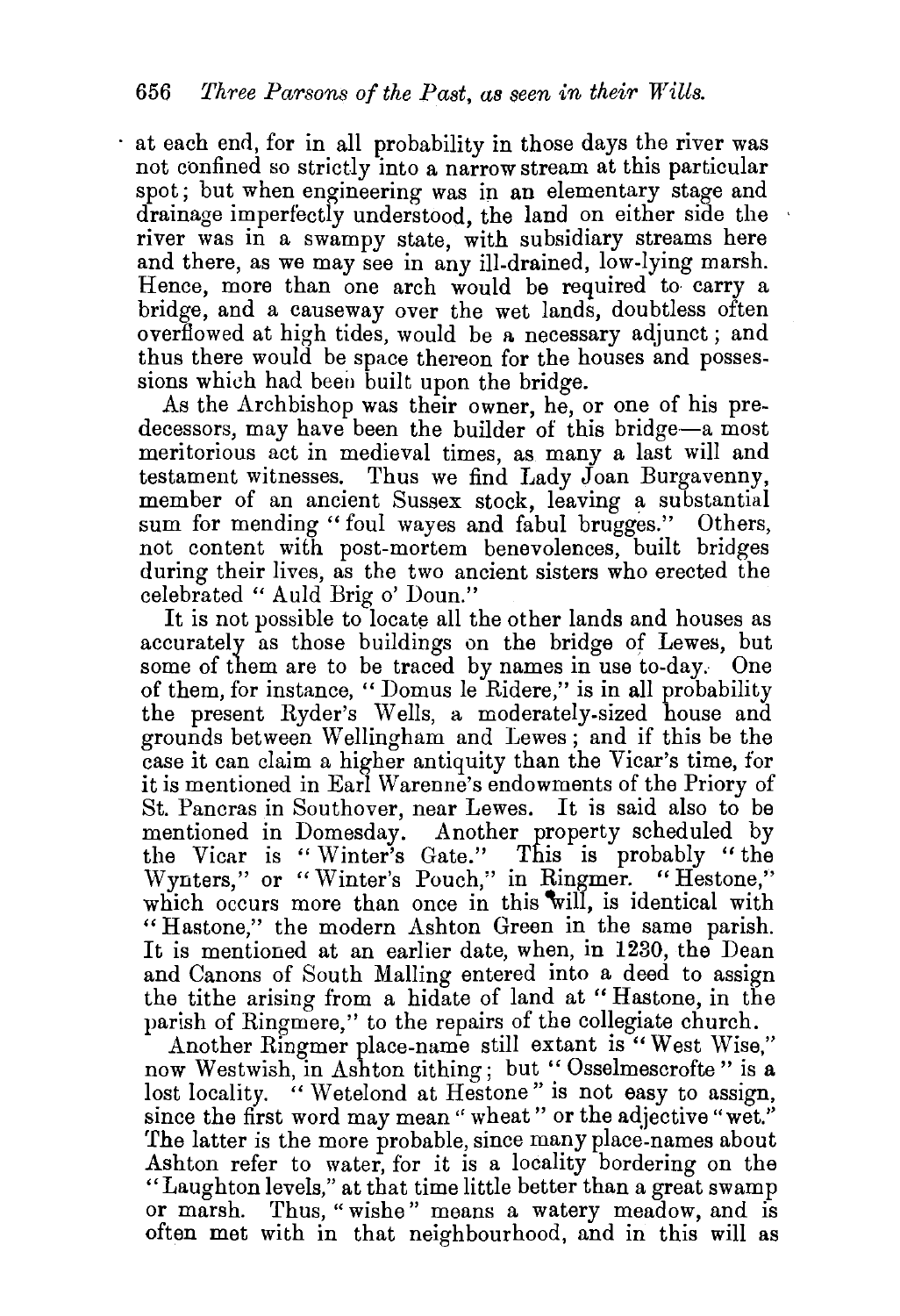" Westwise ": while a more modern place-name thereabouts is "le wateryng place," mentioned in the Court Rolls of the manor in the sixteenth century.

As we have seen, all this property did not suffice to maintain the "Mass priest," and in consequence a reduction was sanctioned by the Archbishop of the number of Masses to be said from the original number to five weekly-three for the testator, one for the Virgin Mary, and one for the Holy Spirit  $-\text{the endowment}$  as a whole being assigned to the emoluments of the sacrist. From contemporary manuscripts we learn that the first sacrist under the new arrangement was a certain Alexander de Sonde.

About 250 years after the death of Henry, Vicar of Ringmer, Richard Allmyn, twelfth Vicar in succession (of whom there is any record), drew up his last will and testament. Compared with that which we have been considering, it is a document of extreme brevity, and indicates also that this particular parish priest was a man of few possessions. Although usualfy written "Almayn," it is apparent from this will that the Vicar's name was "Allmyn"-"Sir Richard Allmyn," as the usual pre-Reformation custom puts it, a vernacular rendering of " Dominus "; a preferable word being the " Dan" of Chaucer.

This Richard Allmyn, or Almayn, succeeded Thomas Gybbys in the Vicarage of Ringmer in 1525, and died in 1531. Any sepulchral stone or brass which may have commemorated his name, or recorded the spot in the chancel where he was laid to rest, has long ago disappeared, less care being bestowed on such things in modern restorations than on raising the altar-steps, to which purpose, indeed, the tombstones of the long-forgotten dead may even be subservient. Who "Sir Willyam" may have been to whom the bedding and the gown were bequeathed we know not. Probably he was some neighbouring cleric, possibly the Sir William Wyllys who witnessed this will. He may have been a relative of Thomas Welles, who in 1511 was Rector of Ringmer. "Master Deane of South Malling" may have been a person of that name; more probably he was the Dean of the neighbouring Collegiate Church of that place, John Pers, or Piers, by name. The Vicar's will reads as follows:

" In dei noie amen I sr Richard Allmyn clerk vicar of Ringmer the last day off December the xxii yere of the reign of King Henry the Eight do make my testament in this man' of forme following Fust I bequeath my soul to God Almighty to our lady saynt Marye and to all the holly company of hevin and my bodye to be buried in the chauncell of the church of Ringmer Item, I bequeath to the church of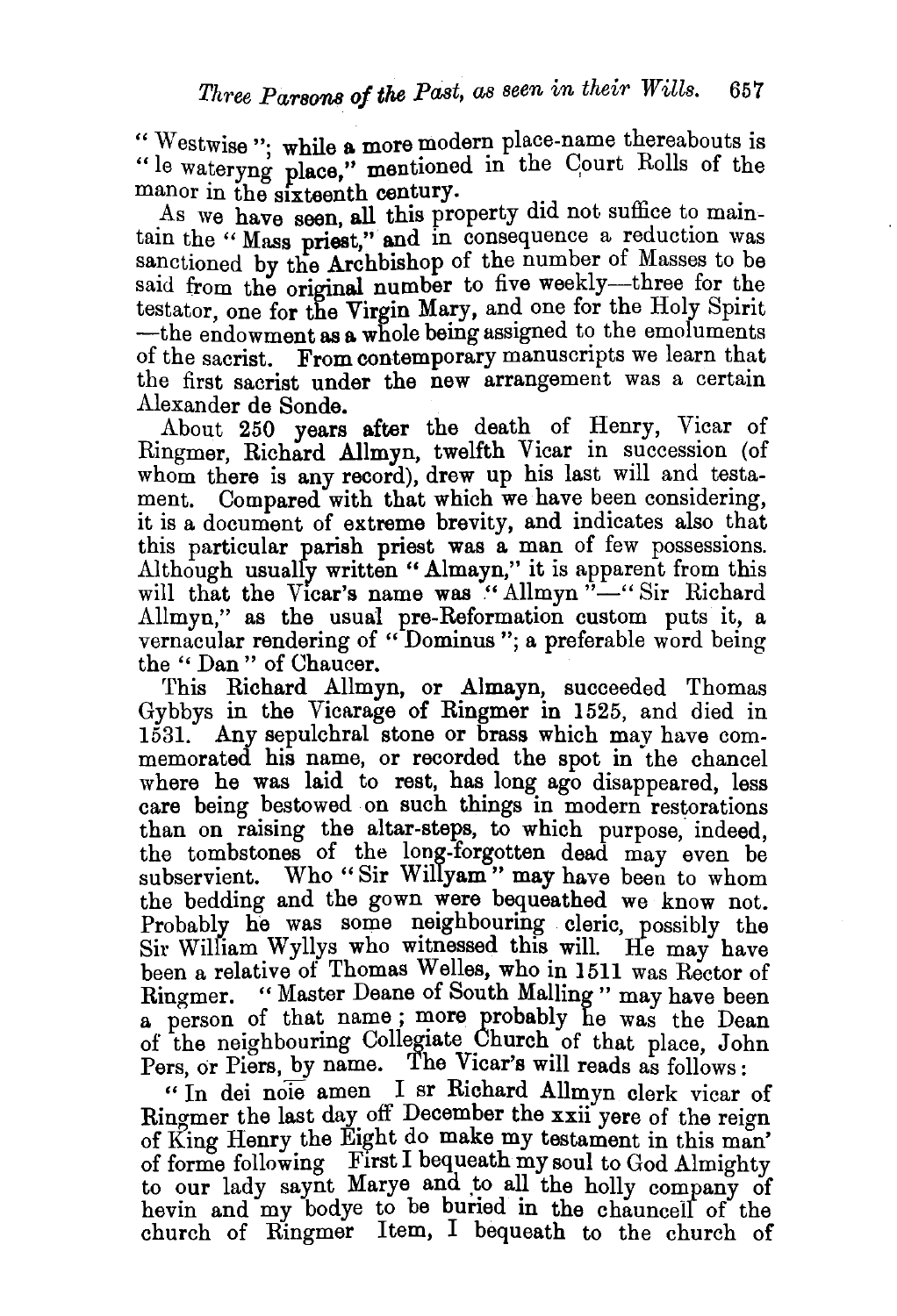Ringmer xx• Item, I bequeath to Master Dorint my best bedd and the bolster Item, I bequethe to Mawde my woman v<sup>ii</sup> and her chambr hole and iii paier of sheets Item, I bequethe to the said Mawde vi silver spones Item, I beq ueth to Richard Pullyn xl• and a fetherbed and a paier of sheets Item, I bequethe to Robert Walker xiiis iiiid and my worsted Jacquet Item, I bequethe to Thomsyn Croydon x<sup>1s</sup> and a bedd It., I bequeath to Henry Pryor  $\overline{x}$ <sup>3</sup> and a gowne Item, I bequeth to Sr Willyam a fetherbedd a gowne and a pair of sheets Item, I bequeth to Richard Tyney a gowne Item, I bequeth to John Yong my horse and my saddle Item, I will have at my buryeing xxx masses and at my monethes mynd other thirtye masses and ev'y preest to have vid for ev'y tyme Also I woll have at my yeres mynd xxx masses and ev'y preest to have for his labor vid Item, I woll that William Corneforth shalbe my sole executor and he to have for his labor xx<sup>3</sup> Also I woll that Master Deane of Malling shalbe myn ov'sear and to have for his labor xxs The Resideu of my goods moveable and unmoveable I put to the discreetion of my executor only and he to dispoase yt for the welthe of my soule as he thingketh best Thes witnes Sr Willyam Wyllys John Yong and Mawde (a blank) his s'vint."

The picture which this will presents to us, slender as it is, conveys the idea of a rural cleric who ran his course remote from man, having but little worldly property, personal or real, with no relatives sufficiently near or dear to require remembrance in his will; whose only indulgence seems to have been in his saddle-horse, on which we may imagine him ambling about his parish, or into Lewes, or to visit some neighbouring fellow-priest; and, after all, sufficiently solvent to help on the salvation of his soul by the provision of three "trentals": one at his burial, and two others-one at his monthly commemoration, the other at his "yeres mynd," a similar service.

We now pass on to the eighteenth century, to the vicariate of a certain Henry Snooke, a period remote enough from the ancient Vicar Henry, yet scarcely less divided from our modern times, so accelerated is the current of the rapid river of time, than the last pre-Reformation parson of Ringmer was from the first. Henry Snooke, whose will is dated 1715, was a son of John Snooke, who died in 1702 at the age of seventy years, and was buried in the north chapel of Ringmer Church. He was the first of that cacophoniously-named family who appears in the records of the parish, and with his grandson Henry (son of the Vicar), who died in 1763, the stock as completely died out of the history of the county as it had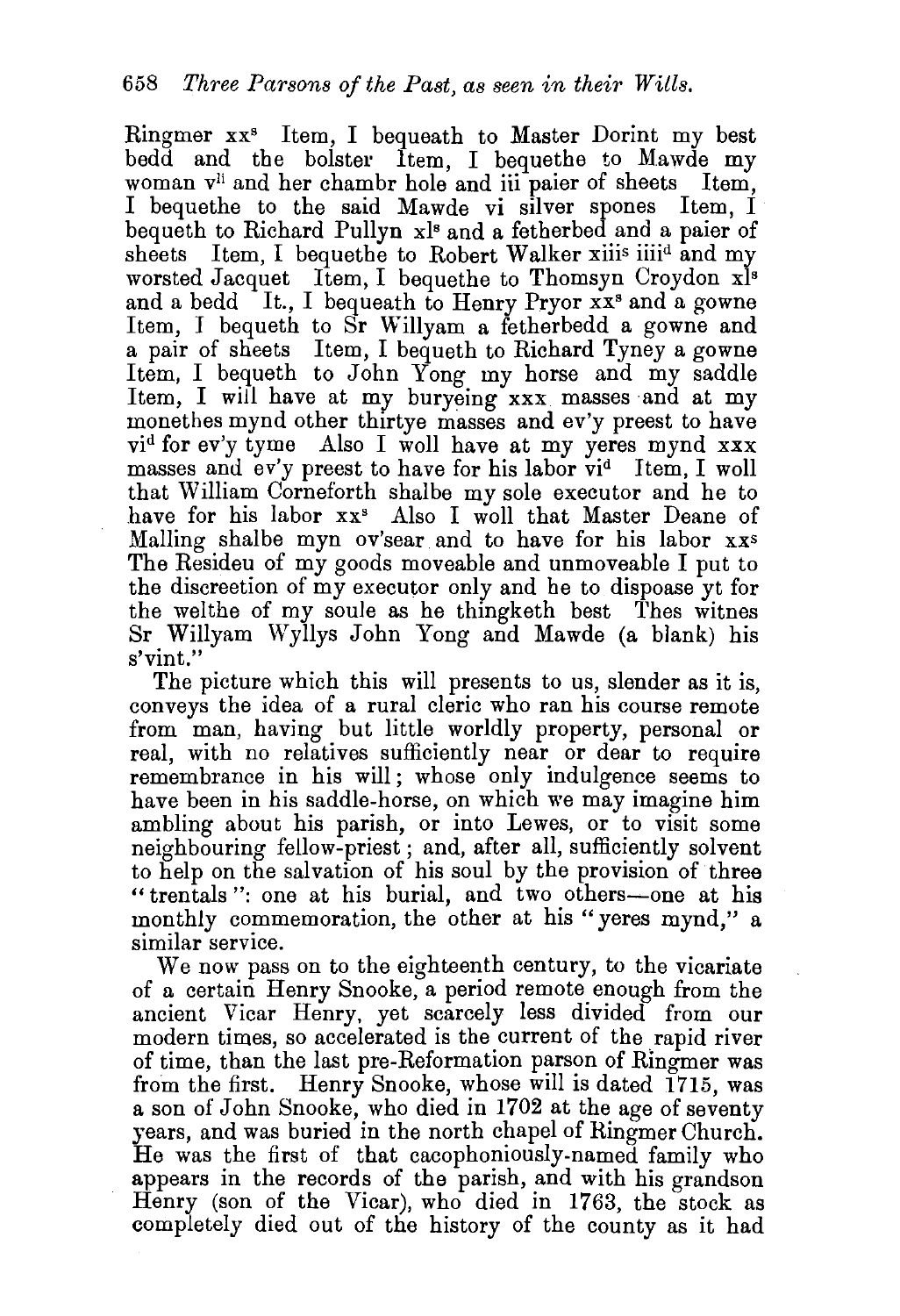mysteriously come in. From the bequest to the poor of Brighthelmeston (then a little fishing village, now Babylonby-the-Sea, or Brighton) it is permissible to conclude that the testator had some ties of family there. His kinswoman, Mary Whalley, was probably daughter of Sir Herbert Whalley and Lucy his wife, who out of her affection raised a monument to his memory, on which, among other things, it is quaintly observed that " he gave the commandments"-that is, caused two tablets inscribed with them to be placed at the east end of the church. A more memorable connection was formed by the younger Henry by his marriage with Rebecca, daughter of the Rev. Gilbert White, grandfather of the naturalist of the same name. A long-lived lady, she died at the age of eighty-six, seventeen years after her husband's death, which occurred in 1763-" post vitam difficilem," as his epitaph tells us. His name appears in the parish registers on more than one occasion, by which it is evident he was of an unquiet disposition. In 1759 Henry Snooke the younger was publicly rebuked for his supercilious scoffs at the minister and for his indecent behaviour in sermon time. Again, finding in the registers, under date 1641, an entry of  $\dddot{H}$  the Protestation" of that year (a declaration to uphold the Protestant religion required by Parliament to be taken in every parish), with the names of the signatories, he appended thereto: " May the memory of such rebellious Rogues perish and their names be forgotten. So wishes Henry Snooke, Ringmer, 1737."

I have found another reference to this uncle of Gilbert White, in the MS. tithe-books of Michael Baynes, who succeeded Snooke's father in the vicarage. In a marginal note the parson writes : " I take Snooke's tythe to be worth one year with another  $\pounds 3$ . 3.0 for which he paid but fourteen shillings. . . . What a rogue was Snooke to pretend he paid enough for his tythe at fourteen shillings a year!" Though Gilbert White, in the letters he wrote from Ringmer, where he was wont to stay at various times during thirty years, has much to say about his aunt Rebecca, he does not once refer to her husband, Henry Snooke-on the principle, perhaps, of *nil nisi bonum.* 

The will of Henry Snooke the elder is as follows:

" In the name of God amen. I Henry Snooke clerk vicar of Ringmer in the county of Sussex do make and ordaine this my last will and testament viz. First I recomend my Soul to God hoping for mercy through the merits of our Lord Jesus Christ my body to be buried in the same grave with my former wife if conveniently it may be, and as to the temporal estate God hath vouchsafed me I give and dispose the same as followeth